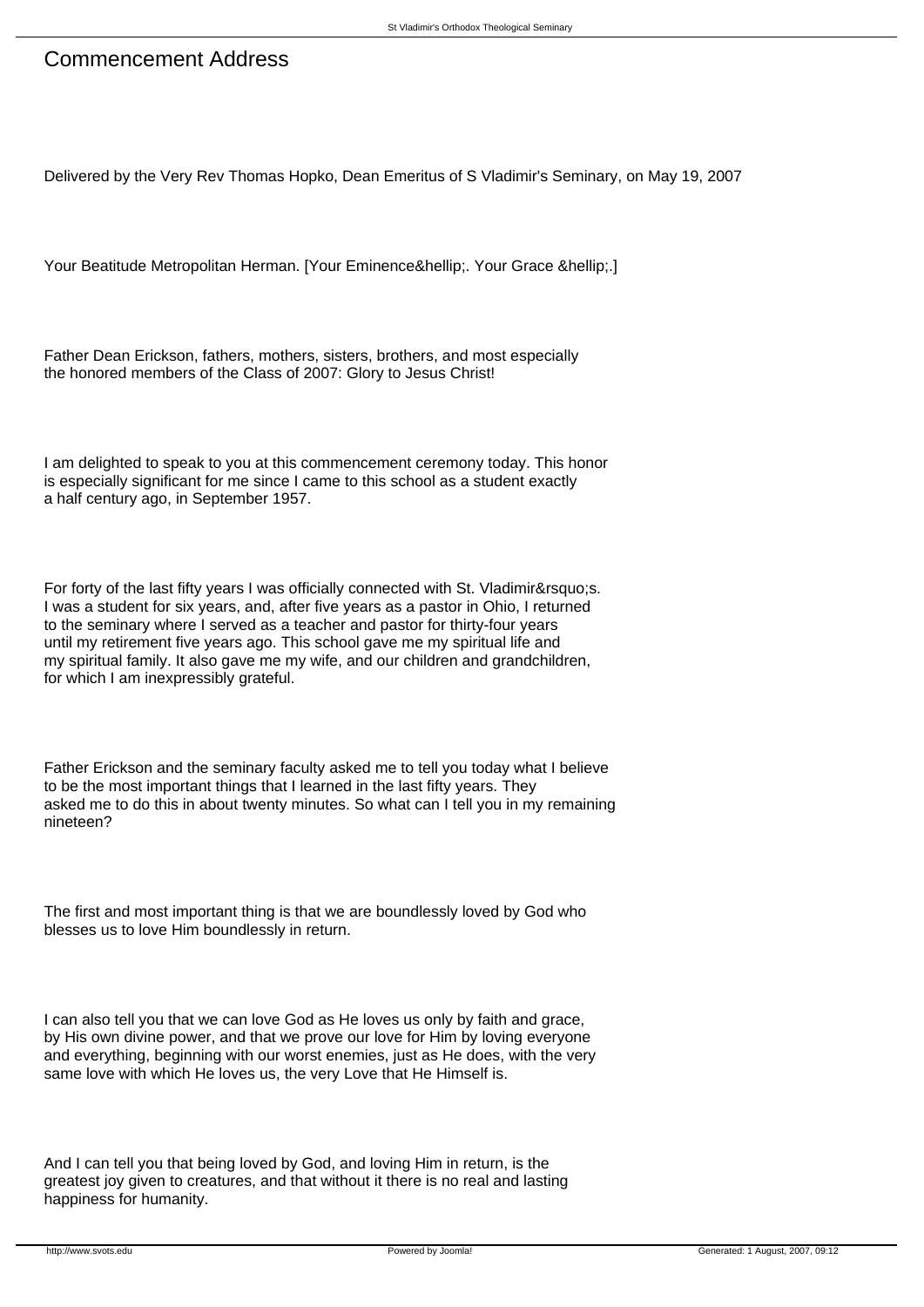And I can also tell you, alas, that such loving is always a violent, brutal and bloody affair.

The God who is merciful and gracious, longsuffering, and abounding in steadfast love and faithfulness, who gives us his divine life and peace and joy forever, is first of all the Divine Lover who wounds His beloved, and then hides from her, hoping to be sought and found. He is the Father who chastens and disciplines His children. He is the Vinekeeper who cuts and prunes His vines so that they bear much fruit. He is the Jeweler who burns His gold in His divine fire so that it would be purged of all impurities. And He is the Potter who continually smashes and refashions and re-bakes His muddy clay so that it can be the earthen vessel that He wants it to be, capable of bearing His own transcendent grace and power and glory and peace.

I learned that all of these terrible teachings of the Holy Scriptures and the saints are real and true. And so I became convinced that God&rsquo:s Gospel in His Son Jesus is really and truly God' sfinal act on earth. It is the act in which God' Word is now not simply inscribed in letters on pages of parchment, but is personally incarnate as a human being in his own human body and blood. And so I became convinced of the truth of all truths: that the ultimate revelation of God as Love and the ultimate revelation of humanity's love for God, are to be found in the bloody corpse of a dead Jew, hanging on a cross between two criminals, outside the walls of Jerusalem, executed at the hands of Gentiles, by the instigation of his own people's leaders, in the most painful, cursed, shameful and wretched death that a human being -- and especially a Jew & ndash: can possibly die.

So to the measure that we are honest and faithful, and try to keep God's commandments, and repent for our failures and sins, we come to know, and to know ever more clearly and deeply as time goes by, what we have learned here at St. Vladimir' s. We come to know by experience that the Word of God (ho logos tou theou) is always and necessarily the word of the Cross (ho logos tou stavrou). And -- in language befitting a commencement ceremony at an Orthodox graduate school of theology -- we come to see that true theologia is always stavrologia. And real orthodoxia is always paradoxia. And that there is no theosis without kenosis.

Theology is stavrology and Orthodoxy is paradoxy: the almighty God reveals Himself as an infinitely humble, totally self-emptying and absolutely ruthless and relentless lover of sinners. And men and women made in His image and likeness must be the same. Thus we come to see that as there is no resurrection without crucifixion, there is also no sanctification without suffering, no glorification without humiliation; no deification without degradation; and no life without death. We learn, in a word, the truth of the early Christian hymn recorded in Holy Scripture:

If we have died with him, we shall also live with him;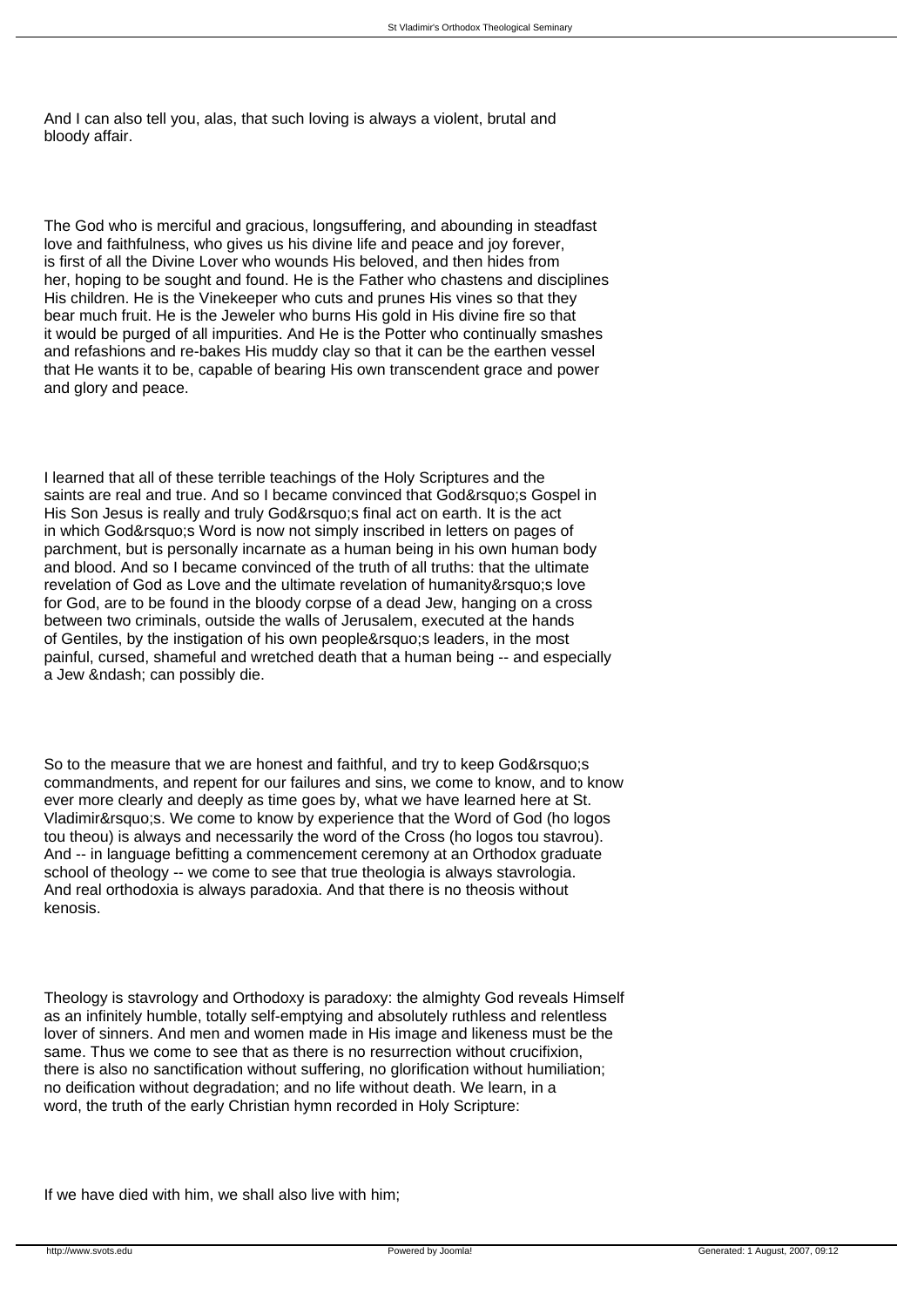if we endure with him, we shall also reign with him;

if we deny him, he will also deny us;

if we are faithless, he remains faithful – for he cannot deny himself. (2Tim 2.11-13)

According to the Gospel, therefore, those who wish to be wise are constrained to be fools. Those who would be great become small. Those who would be first put themselves last. Those who rule, serve as slaves. Those who would be rich make themselves poor. Those who want to be strong become weak. And those who long to find and fulfill themselves as persons deny and empty themselves for the sake of the Gospel. And, finally, and most important of all, those who want really to live have really to die. They voluntarily die, in truth and in love, to everyone and everything that is not God and of God.

And so, once again, if we have learned anything at all in our theological education, spiritual formation and pastoral service, we have learned to beware, and to be wary, of all contentment, consolation and comfort before our co-crucifixion in love with Christ. We have learned that though we can know about God through formal theological education, we can only come to know God by taking up our daily crosses with patient endurance in love with Jesus. And we can only do this by faith and grace through the Holy Spirit's abiding power.

When we speak about & ldquo: taking up our crosses & rdquo: and & ldquo: bearing our burdens&rdauo; in imitation of Christ, by the power of God' SHoly Spirit, we also learn by painful experience that the crosses we take up and the burdens we bear must be those that God gives us, and not those that we ourselves choose and desire. Thus we become convinced that when our burdens are unbearable and our crosses crush us in joyless misery -- and we become dark, depressed, despondent and desperate -- the reasons are evident. Either we are choosing our own crosses and burdens, and rejecting those sent to us by our merciful God whose thoughts and ways are not ours; or we are attempting to carry our crosses and bear our burdens by our own powers, and not by God' s grace and strength given to us by Christ and the Holy Spirit in the Church.

And so we come to another conviction: The Church, the communion of faith and love (as St. Ignatius of Antioch defined it: henosis agapis kai pisteos), the community of saints who are Christ&rsquo: s own very &ldquo: members&rdquo: as his body and bride, is essential to our human being and life. We cannot be human beings & ndash; still less, Christians and saints & ndash; by ourselves. We need God and his wise and faithful servants. We need God' scommandments and living examples of their fulfillment. We need the Church' s scriptures, sacraments, services and saints. And we need one another. As Tertullian said centuries ago, &Idquo; One Christian is no Christian. " And as the Russian proverb puts it, " The only thing that a person can do alone is perish. & rdquo; Like it or not, we are &ldguo; members of one another&rdguo; in God. If we like it, it is life and paradise. If we reject it, it is death and hell.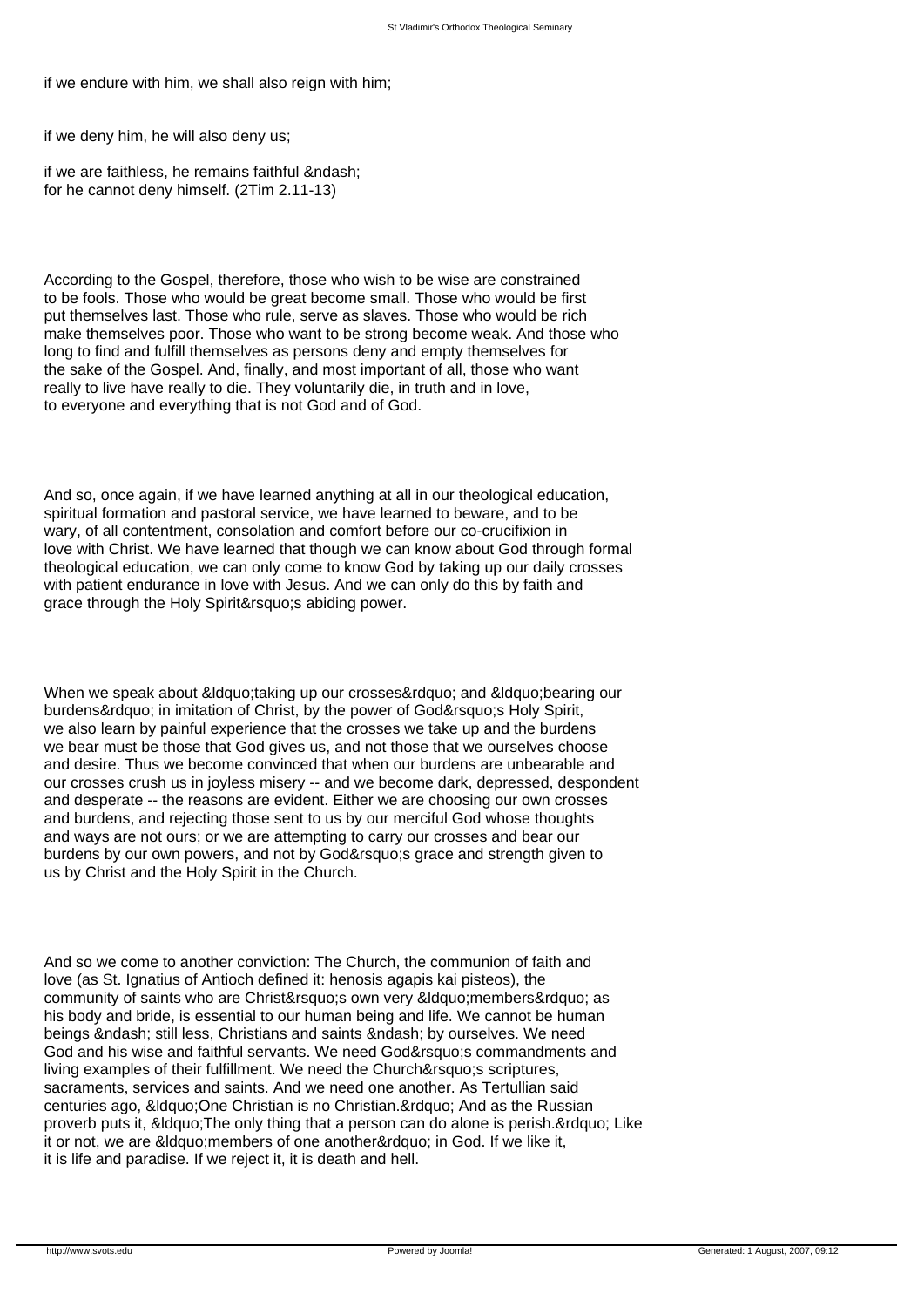So, in the end, because everything is about the true God and Christ and the Holy Spirit, and the Church&rsquo:s scriptures, sacraments, services and saints, and God&rsquo:s love, wisdom, truth and power, so too, therefore, is everything about the most important and Godlike reality of all, what St. John Climakos called &Idquo;thrice-holy humility": the humility of God himself that cannot be defined but can only be seen and adored in the crucified Christ, and in those who, by faith and grace, are co-crucified with Him.

Thus, if we have become convinced of anything at all as Orthodox Christians, we are convinced that human beings are not autonomous. The proclamation and defense of human autonomy is the most insidious lie of our day, especially here in North America, and in the Western and Westernized worlds generally. Humans beings are by nature heteronomous. Another law (heteros nomos) is always working in our minds and members. This &ldguo: other law&rdguo: is either the law of God, the law of Christ, the law of the Holy Spirit, the law of liberty and life that can only be recognized, received and realized by holy humility, or it is the law of sin and death. (cf. Romans 7-8) When the law within us is God' slaw, then we are who we really are, and we are sane and free. But when that law is the law of sin and death, then we are not ourselves, and we are insane, enslaved and sold to sin.

More than fifteen hundred years ago St. Anthony the Great declared that "a time is coming when people will go mad, and when they see someone who is not mad, they will attack him saying, ' You are mad, you are not like us. " (Saying 25)

It may well be that the time that St. Anthony foresaw is now upon us, or at least is rapidly approaching, at least in the West. And because of what we have learned, we know what we have to do about it. The same St Anthony, with all holy people, has told us. I urge you, and, if I could, I would command you, to read St. Anthony's thirty-eight sayings in the Sayings of the Desert Fathers. Everything we need to know in order to live is there for us in its simplest and clearest form.

Abba Anthony first tells us that when we are plagued by whirling thoughts (logismoi) and worn down by an overwhelming sense of meaninglessness and futility (akedia), which we will be in this sinful world, we must simply and diligently work and pray, by pure devotion and sheer obedience. We must pay attention to ourselves and mind our own business. We must do our work, and let God -- and other people -- do theirs.

He also tells us that whoever we are, we should always have God before our eyes; and whatever we do, we should always do according to the testimony of the Holy Scriptures; and wherever we are, we should not easily leave that place.

He further tells us (with his friend Abba Pambo) not to trust in our own righteousness, not to worry about the past, and to guard our mouths and our stomachs. He tells us to take responsibility for our own behavior, and to expect to be ferociously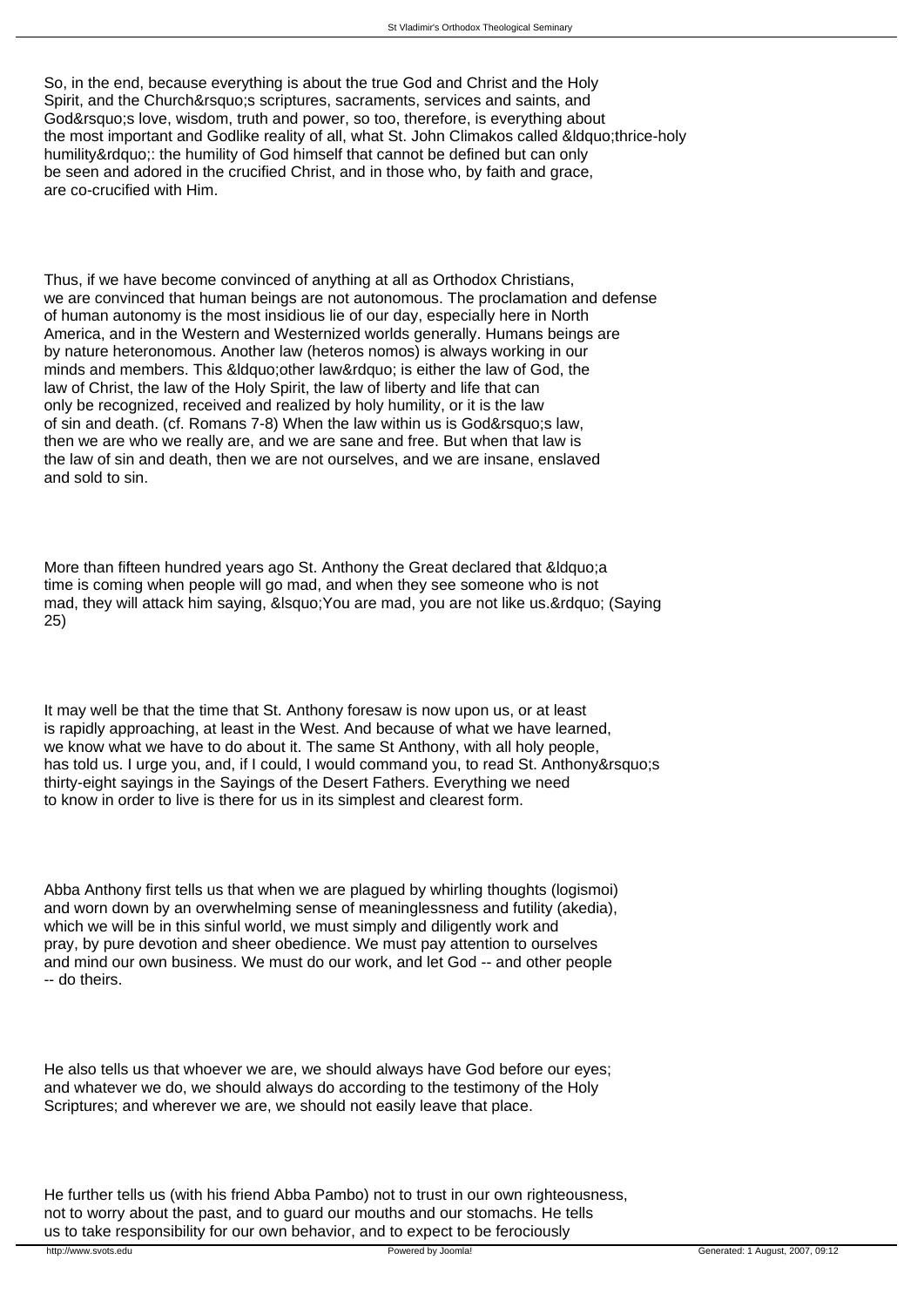tempted to our very last breath. He tells us that there is no salvation for us without trial and temptation, and that without being tested, no person can be healed, illumined and perfected. He tells us that each one of us has our own unique life, that no two people are the same, and that each of us has to be the person that God made us to be (as Fr Paul Lazor, my dearest friend, so often says): where we are, when we are, with whom we are, from whom we are, and such as we are, according to God' sinscrutable providence.

Anthony also tells us, as do all the saints, that our life and our death begin and end with our fellow human beings. He insists that if we have gained our neighbor, we have gained our God, but if we have scandalized our neighbor, we have sinned against Christ. He says that all of our ascetical disciplines, including our scholarly studies, are means to an end; they are not ends in themselves. The end is discernment (diakrisis) and dispassion (apatheia) and the knowledge (epignosis) of God through keeping His commandments, the first and greatest of which is love. And he teaches that our only hope to escape the countless snares of this world that seek to enslave us is found in one thing alone: Christ-like humility, with "a broken, contrite and humble heart, & rdquo; as the psalmist says, being our sole & Idquo; sacrifice acceptable to God." (Psalm 51.17)

&Idauo:

I saw all the snares the enemy spreads out over all the world" Abba Anthony said, &Idquo; and I cried out groaning, &Isquo; What can get through from such snares?' Then I heard a voice saying to me, &Isquo;Humility' " (Saying 7)

An extended explanation of St. Anthony&rsquo:s teachings, and those of our Christian saints generally, may be found in a book published in 1867 in Russia. It is by St. Ignaty Brianchaninoff, and is called in English The Arena: An Offering to Contemporary Monasticism. I am convinced that every committed Christian, surely every seminary graduate, should feel obliged to read this book, meditating especially on its first part about the absolute necessity of keeping God's evangelical commandments (evangelskii zapovedy), accompanied by St Ignaty's dire warnings to religious people -- especially those with theological educations and ascetical inclinations and mystical desires-- who may fail to keep the commandments of the Gospel because they accept the lie that they are &Idquo;not like other people" as they surrender to the delusion -- the fiercest and most destructive of all delusions for religious people -- that they are especially gifted, zealous and illumined. For, as my beloved Professor Serge Verhovskoy never tired of warning: &Idquo; The worst of all sins is the lie, and the worst of all lies is the lie about God, and worst of all lies about God is the lie about God and me. & rdquo;

I would also recommend today, and, again, if I could, I would also insist that all thinking Christians, and surely all seminary students and graduates, be required to read one other book that contains, in my view, the most incisive analysis of what has happened to humanity in the last fifty years. It is C. S. Lewis&rsquo:s prophetic masterpiece written in 1944 called The Abolition of Man. This slender volume should be read slowly, methodically and carefully many times over. Parts of it, which I have read more than ten times, are still unclear to me. But its main point is crystal clear.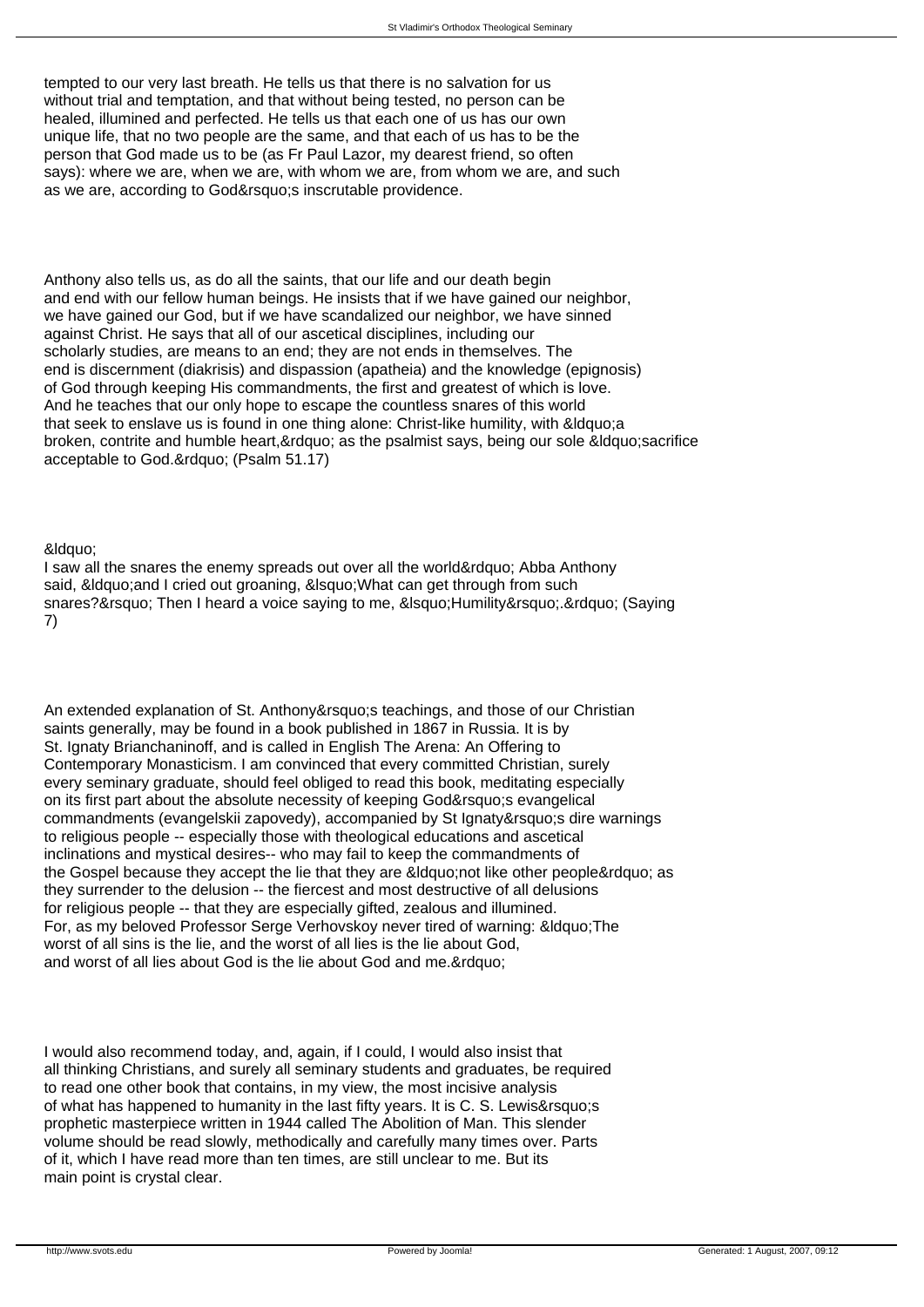Lewis says that for human beings to see, know, love, adore and offer fitting thanksgiving for all that is good, true and beautiful in human life, and so to remain fully and truly human, they must possess and cultivate the uniquely human faculty that differentiates them from angels and beasts, and, we must also add today, from the artificial intelligence of electronic technology. Lewis calls this faculty the " Tao. " He says that it may also be called the " image of God" or the " spark of divinity " or the Law or the Logos or the Heart. (Today, if he knew Orthodox literature, he might have also said that it may be called the Nous.) Whatever one calls it, it is the faculty whereby human beings intuit and contemplate the basic truths of human being and life that ground all ratiocination, discourse and disputation. Lewis claimed in 1944 that if the methods of education prevailing in the schools of his day prove to be successful, this uniquely human faculty will be obliterated, and human beings as we have known them will no longer exist. It will literally be " the abolition of man."

I am convinced that what Lewis foresaw has happened, and is still happening with ever more catastrophic consequences, in our Western and Westernized worlds. It happens that men and women who once were human are simply no longer so. They have become nothing but minds and matter, brains and bodies, computers and consumers, calculators and copulators, constructers and cloners who believe that they are free and powerful but who are in fact being destroyed by the very &ldguo; Nature & rdguo; that they wish to conquer as they are enslaved to an oligarchy of " Conditioners & rdquo; who are themselves enslaved and destroyed by their insane strivings to define, design and manipulate a world and a humanity bereft of the God who boundlessly loves them.

Others have seen and said similar things to what C. S. Lewis saw and said: Fyodor Dostoevsky, Karl Stern, Alexander Solzhenitsyn, Thomas Merton, the alleged atheist Anton Chekhov, and my most beloved Flannery O' Connor are among my personal favorites.

The challenge and joy &ndash: and the pain and discomfort &ndash: of reading such extraordinarily gifted people as these, whom the members of the Class of 2007 have most likely not read for their courses at St. Vladimir's (but who knows what the new curriculum will bring?), still lies before them. And this tells us why this present graduation ceremony is called a "commencement. " It is a beginning of new things -- many wonderful and challenging and convincing new things -- that we wish for the men and women completing their studies at St. Vladimir' Seminary this day.

And this brings us to the last conviction that I may share with you today: Every day, by God' s grace, brings us a new beginning. We are all always " commencing " a new spiritual adventure in living and loving as God lives and loves. It is never over. And it is never too late to start anew.

I congratulate the Class of 2007 for their remarkable achievements. I congratulate their families, friends and teachers, and all who cared for them during their time at the seminary. I pray that the Merciful Lord will bless, guide and protect